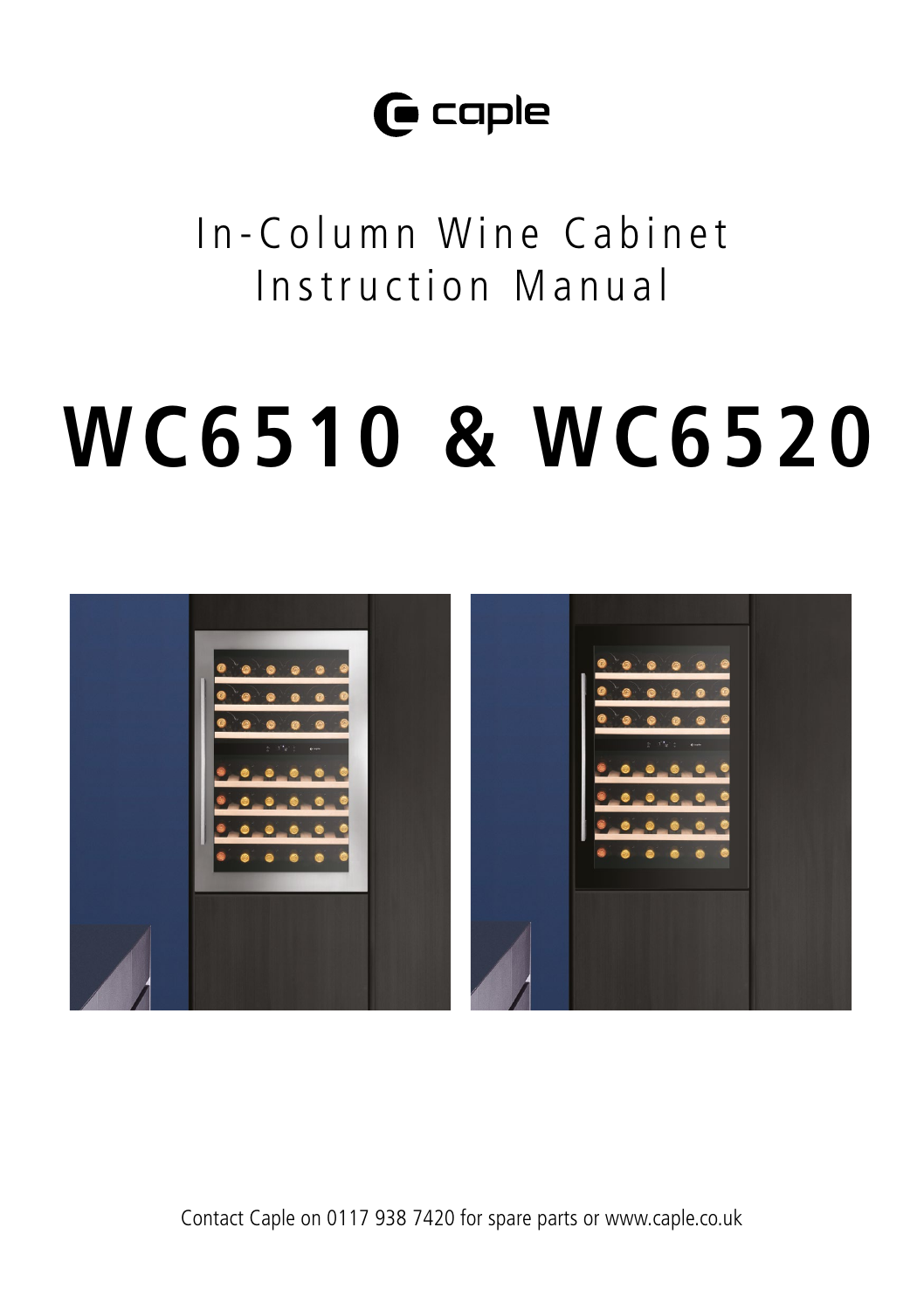#### CONTENTS

| Introduction                    | 3  |
|---------------------------------|----|
| Warnings                        | 4  |
| <b>Electrical Shock Hazard</b>  | 5  |
| <b>Environmental Protection</b> | 7  |
| Installation                    | 8  |
| Operation and Settings          | 10 |
| Functions                       | 12 |
| Storage Diagram                 | 12 |
| Internal Light                  | 13 |
| Shelves                         | 13 |
| How to Change the Door          | 14 |
| Installation for Built-in       | 16 |
| Care and Maintenance            | 18 |
| Problems / Troubleshooting      | 20 |
| Defrosting / Condensation       | 21 |
| Humidity System                 | 21 |
| <b>Technical Data</b>           | 22 |

### INTRODUCTION

Thank you for buying your new Caple Wine Cabinet.

To ensure that you get the best results from your new purchase, we strongly suggest that you read this instruction manual thoroughly before use. This manual contains installation advice, usage instructions and other important facts about your Caple Wine Cabinet. If treated with care your Caple Wine Cabinet will give you many years of trouble free use.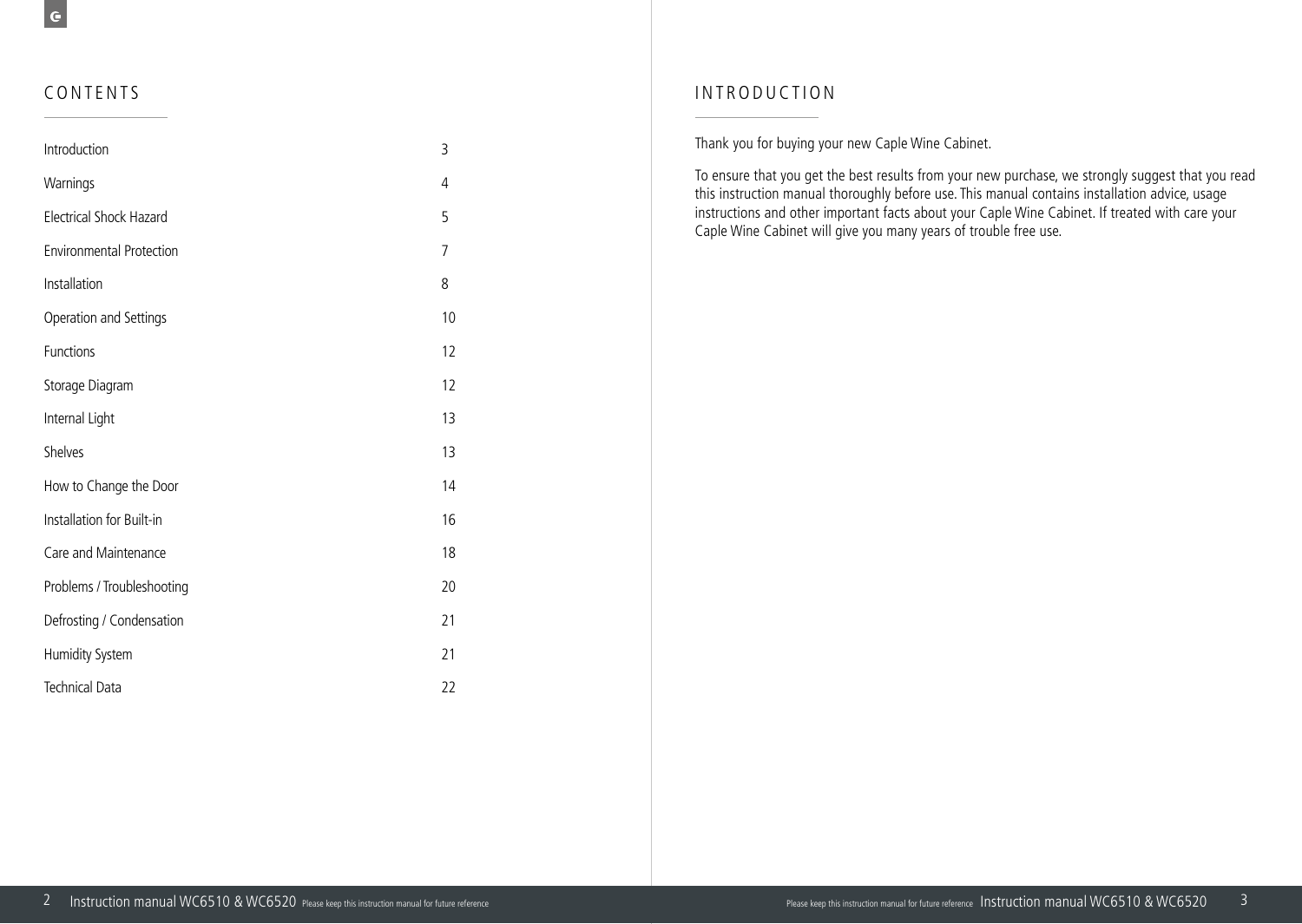# WARNINGS

 $\epsilon$ 

- To prevent damaging the door gasket, make sure the door is fully open when pulling shelves out of the rail compartment.
- The appliance must be positioned so that the plug is accessible. Release the electric cord and move your cabinet to its final location. Do not move your cabinet while loaded with wine as you may distort the body.
- The wine cabinet should be installed in a suitable place in order to avoid touching the compressor.
- After unpacking, make sure that the appliance is in perfect order. If you have any doubt, do not use it and contact your retailer.
- If the supply cord is damaged, it must be replaced by a Caple service agent or a similarly qualified person in order to avoid a hazard.
- This product is not designed for commercial use, it is a household appliance only.

It is not intended to be used in:

- Staff kitchen areas in shops, offices and other working environments
- Bed and breakfast type environments
- By clients in hotels, motels and any other residential type environments
- This appliance is intended to be used exclusively for the storage of wine.

# **IMPORTANT**

Caple cannot be held liable for any non compliance with these instructions.

# ELECTRICAL SHOCK HAZARD

To reduce the risk of fire, electrical shock, or injury when using your appliance, follow these basic precautions:

- Read all instructions before using the wine cabinet.
- DANGER or WARNING: Risk of child entrapment.
- Before you throw away your old wine cabinet: Take off the door, leaving the shelves in place so that children cannot easily climb inside.
- Never allow children to operate, play with, or crawl inside the appliance.
- Never clean appliance parts with flammable fluids. The fumes can create a fire hazard or explosion.
- Do not store or use gasoline or any other flammable vapours and liquids in the vicinity of this or any other appliance. The fumes can create a fire hazard or explosion.
- The refrigerant of this appliance is R600a, flammable and explosive articles should not be put in or near the cabinet, to avoid the risk of fire or explosion.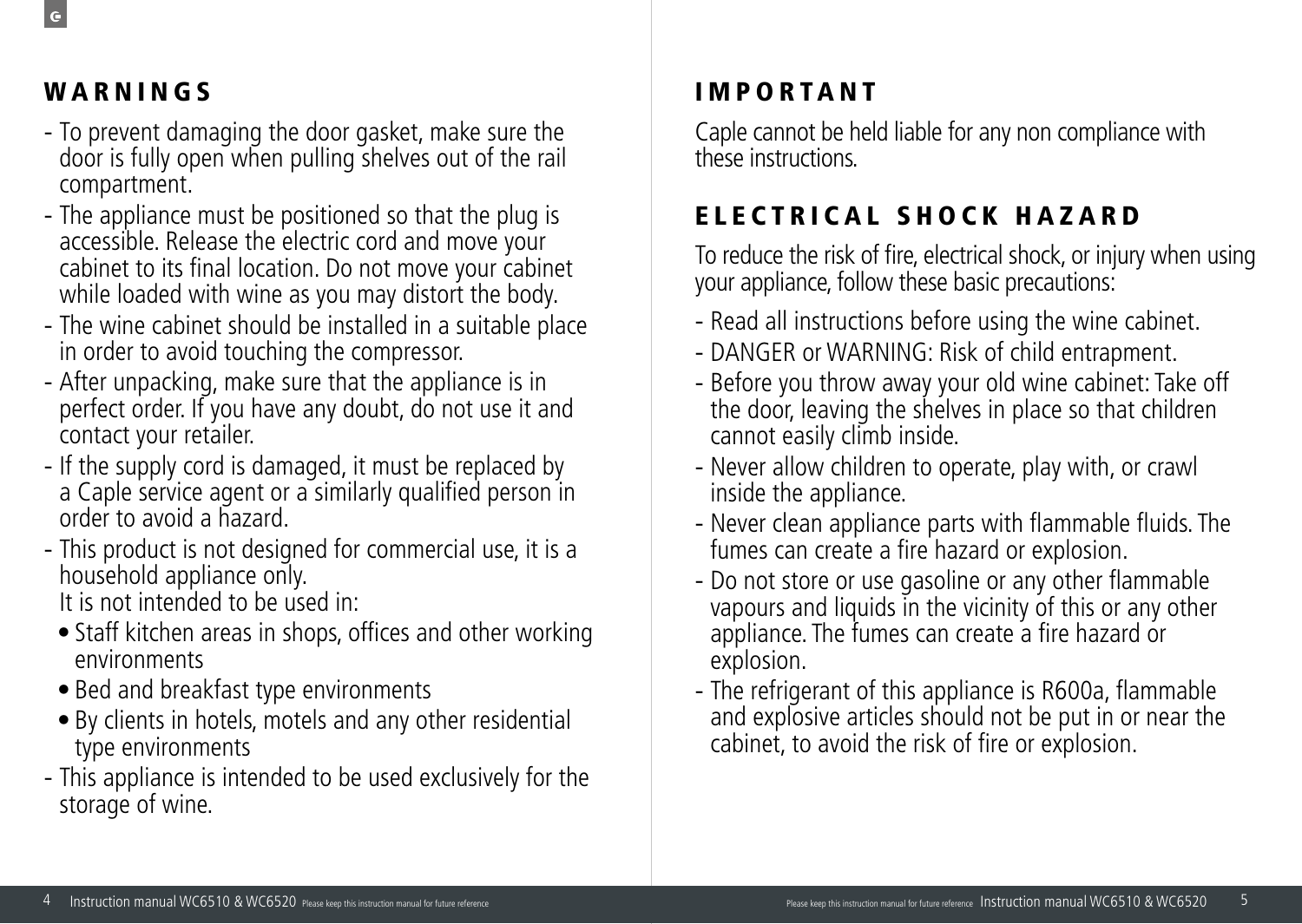- This appliance can be used by children aged from 8 years and above and persons with reduced physical, sensory or mental capabilities or lack of experience and knowledge if they have been given supervision or instruction concerning use of the appliance in a safe way and understand the hazards involved. Children shall not play with the appliance.
- Cleaning and user maintenance shall not be made by children without supervision. When positioning the appliance, ensure the supply cord

is not trapped or damaged.

- Do not locate multiple portable socket-outlets or portable power supplies at the rear of the appliance.
- Do not use plug adapter.

# ENVIRONMENTAL PROTECTION

Waste electrical products should not be disposed of with household waste. Please recycle where facilities exist. Check with your Local Authority or retailer for recycling advice. This appliance is marked according to the European directive on Waste Electrical and Electronic Equipment (WEEE).

By ensuring this product is disposed of correctly, you will help prevent potential negative consequences for the environment and human health, which could otherwise be caused by inappropriate waste handling of this product. The symbol on the product indicates that this product may not be treated as household waste. Instead it shall be handed over to the applicable collection point for the recycling of electrical and electronic equipment. Disposal must be carried out in accordance with local environmental regulations for waste disposal.

For more detailed information about treatment, recovery and recycling of this product, please contact your local council, your household waste disposal service or the retailer where you purchased the product.

# CE DECLARATIONS OF CONFORMITY CE

This appliance has been manufactured to the strictest standards and complies with all applicable legislation, Low Voltage Directive (LVD) and Electromagnetic Compatibility (EMC).



 $\epsilon$ 

Symbol ISO 7010 W021 Warning; Risk of fire / flammable materials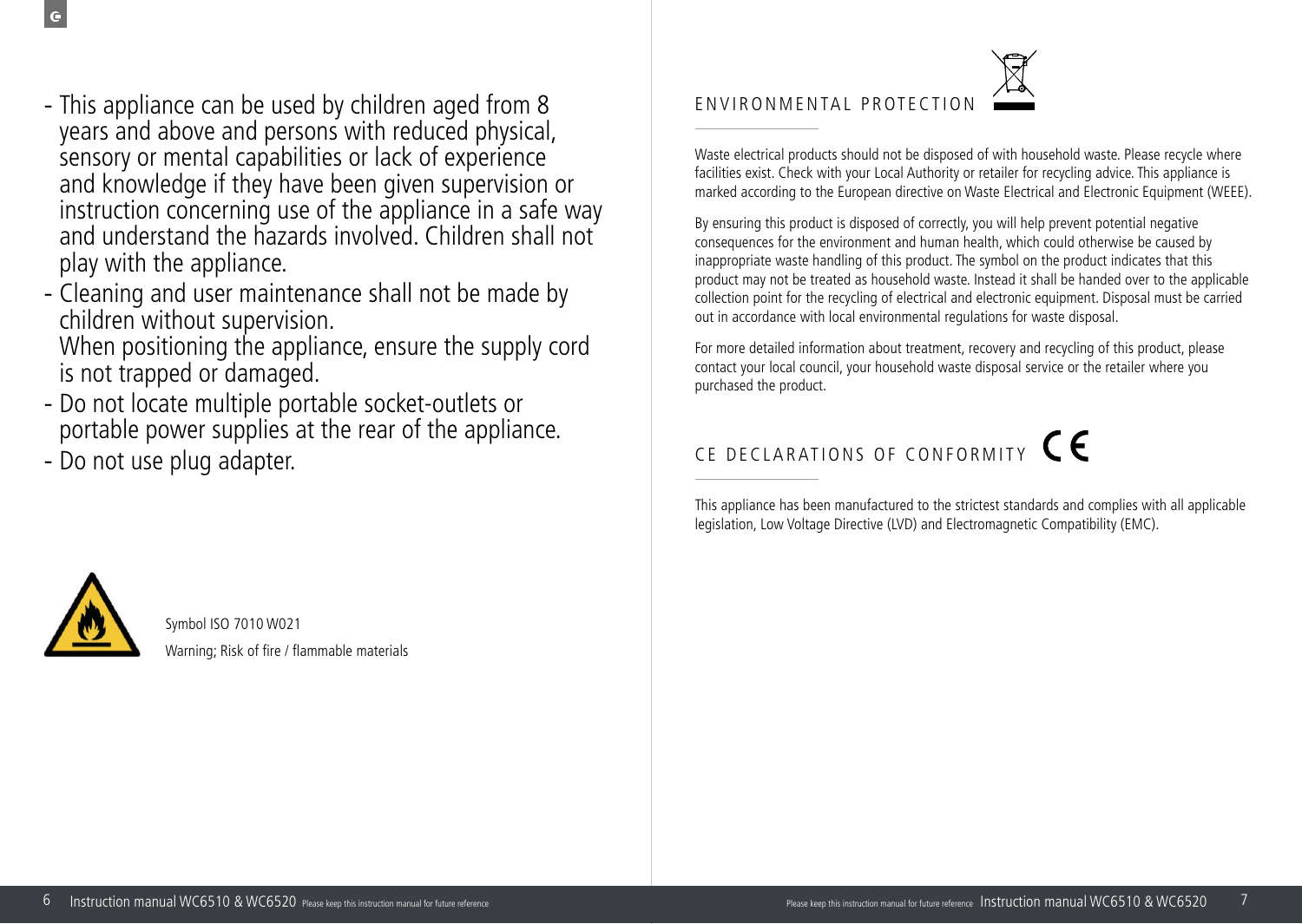### INSTALLATION

#### **BEFORE USING YOUR WINE CABINET**

- Remove the exterior and interior packing.
- **IMPORTANT**: Before connecting the wine cabinet to the power source, let it stand upright for at least 12 hours. This will reduce the possibility of a malfunction in the cooling system from handling during transportation.
- Clean the interior surface with lukewarm water using a soft cloth. Before installation, turn the unit off and unplug it from the outle

#### **NOTE**

To protect the appliance in transit and delivery the door is packed tightly against the cabinet. When first installed this can mean the door seal appears thinner on one side of the door due to compression, this is normal and once out of the box it will relax over a short period of time and the door will return to the normal position. If you wish to speed up the process you can gently warm the seal with a hair dryer on a low temperature setting. This can help relax the seal helping it return to normal thickness a little faster.

#### **INSTALLATION OF YOUR WINE CABINET**

- This appliance uses flammable refrigerant. Never damage the cooling pipework during transportation.
- Locate the wine cooler away from direct sunlight and sources of heat (ovens, hobs, heaters, radiators, etc.). Never clean appliance parts with flammable fluids. The fumes can create a fire hazard or explosion. When disposing your appliance, please choose an authorized disposal site.
- Avoid locating the unit in moist areas.
- It is fitted with a power cord having an earth wire terminating in a 13amp plug.
- Ensure the product is correctly ventilated (see page 16).
- Consult a qualified electrician or service engineer if the earthing instructions are not completely understood.
- Plug the wine cabinet into an exclusive, properly installed-grounded wall outlet. Do not under any circumstances cut or remove the third (ground) pin from the plug. Any questions concerning power and/or grounding should be directed toward a certified electrician or Caple service.

#### **WA R N I N G :**

#### **INCORRECT EARTHING CAN RESULT IN THE RISK OF ELECTRIC SHOCK**

#### **ATTENTION**

- Store wine in sealed bottles.
- Do not overload the cabinet.
- Do not open the door unless necessary.
- Do not cover shelves with aluminium foil or any other shelf material which may prevent air circulation.
- Should the wine cabinet be stored without use for long periods it is suggested, after careful cleaning, to leave the door ajar to allow air to circulate inside the cabinet in order to avoid possible formations of condensation, mould or odours.
- Keep ventilation openings, in the appliance enclosure or in the built-in structure, clear of obstruction.
- Do not use mechanical devices or other means to accelerate the defrosting process, other than those recommended by the manufacturer.
- Do not damage the refrigerant circuit.
- Do not use electrical appliances inside the storage compartments of the appliance, unless they are the type recommended by the manufacturer.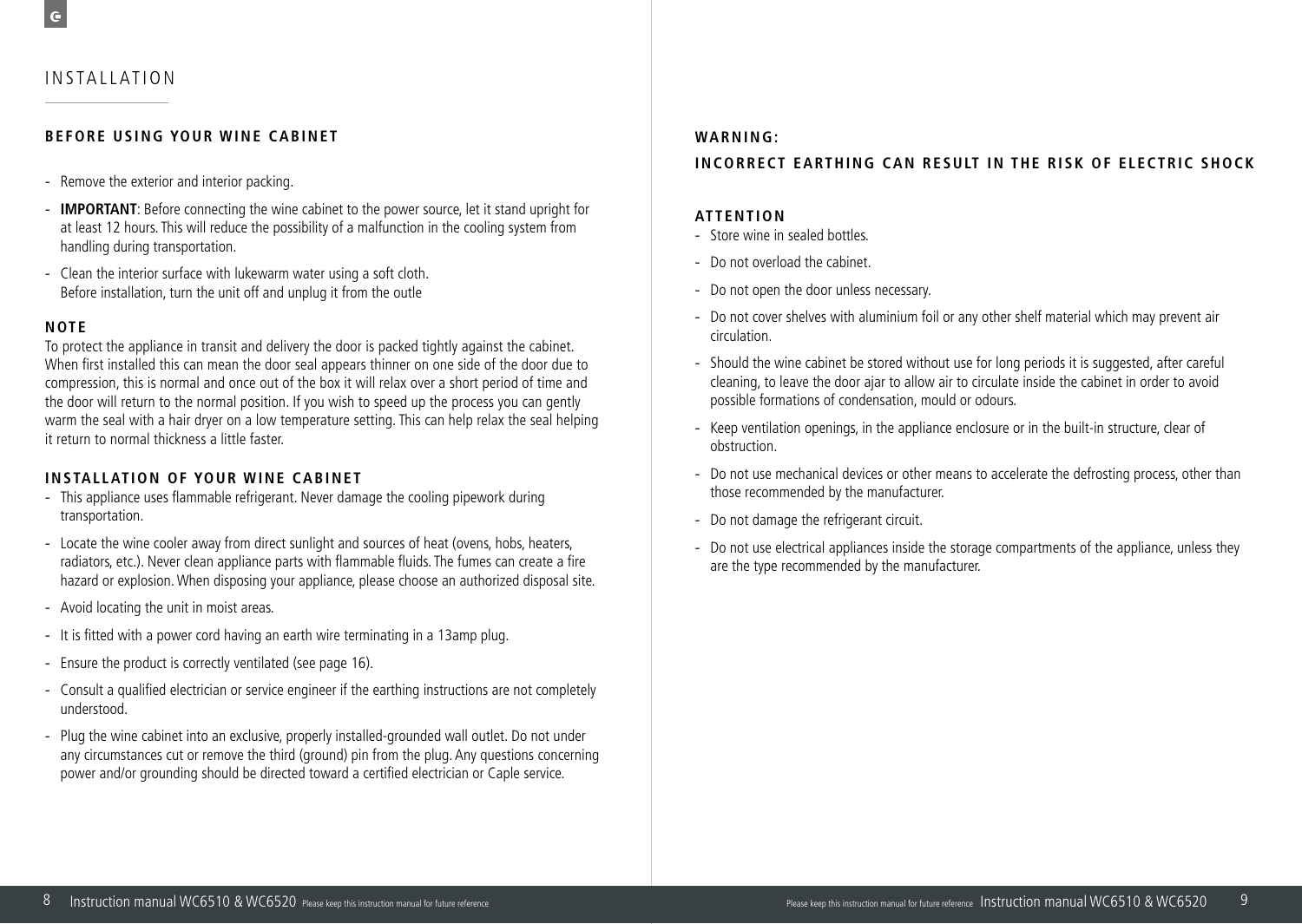### OPERATING YOUR WINE CABINET AND SETTING THE TEM - PERATURE CONTROL

Please use the cabinet within a ambient temperature of 16-32 °C. If the ambient temperature is higher or lower than this, it will cause a temperature fluctuation in the cabinet, impairing its performance.

#### **CONTROL PANEL**

 $\mathbf{C}$ 



#### **TOUCH CONTROL KEYS**

This button controls the upper compartment temperature zone. Each press of the button

- $\Delta$  will decrease the temperature in increments of 1°C. When the temperature reaches the minimum 5°C it jumps up to the maximum of 10°C.
- $\rightarrow$  This button controls the lower compartment temperature zone. Each press of the button minimum 10°C it jumps up to the maximum of 18°C. will decrease the temperature in increments of 1°C. When thetemperature reaches the
- Used to switch the internal light on/off switch of  $\mathcal{L}$  when the door is closed. If you would prefer the LED light to remain on continuously,  $\mathcal{L}$  $E = \frac{1}{\sqrt{2\pi}}$

 $\mathbfcal{D}$  as press and hold this key to turn the appliance on/off (hold for approx 3 seconds).  $\mathcal{L}$  the temperature in increments of the temperature in increments of 1 $\mathcal{L}$  $\mathcal{L}$  3s

this is possible. Please press and hold the key for 5 seconds, the display will show "LP".

## **INTERNAL LIGHT**

In order to reduce energy consumption, the LED light within this wine cabinet will automatically  $\Lambda$ ftor  $\Lambda$  coconde the display will seconds the display wild here is continuously wild would be Equal to remain the LED lines. switched off. If you would like to revert back and conserve energy (recommended), press and hold the  $\frac{1}{2}$ : key for 5 seconds the unit switched off. If you would like to revert back and conserve energy (recommended), press and to normal, and the light will automatically switch off when the door is closed. switch off when the door is closed. If you would prefer the LED light to remain on continuously,  $t$  is  $t$ . Possible, the seconds, the show  $s$ this is possible. Please press and hold the  $\frac{1}{2}C \div \sqrt{2}$  for 5 seconds, the display will show "LP". After 4 seconds the display will revert back to normal and the light will remain on until manually the EC: key for 5 seconds, the display will show "LF". After 4 seconds the display will revert back

# SETTING THE TEMPERATURE

- The temperature setting is range as below: Upper compartment: 5 - 10ºC Lower compartment: 10 - 18ºC
- When the system enters the temperature set up. With each press on the  $\Delta$  key, the temperature setting of the upper zone will decrease by1 °C. When the temperature setting reaches the lower limit of 5°C, the temperature will return to 10°C. Each press on the  $\vee$  and the temperature setting of the lower zone will decrease by 1ºC. When the temperature setting reaches the lower limit 10ºC, the temperature will return to 18ºC.
- If you wish to view the actual temperature inside the wine cabinet. Please press the  $\Delta$  or key and hold for 3-5 seconds. The actual temperature of the upper zone or the lower zone will be displayed on the control board. After 5 seconds the temperature will return to display the set temperature.

 $F$ lashing LED = Cabinet temperature. temperature reaches the minimum 10ºC it jumps up to the maximum of 18ºC. temperature reaches the minimum 10ºC it jumps up to the maximum of 18ºC.

Steady LED = Set temperature.

#### **NOTE**

you attempt to restart before this time delay, the Wine cabinet will not start. The lower controls on the lower comparison computer temperature  $\alpha$ IT OT E<br>If the unit is unplugged, power lost, or turned off, you must wait 3 to 5 minutes before restarting the unit. If you attempt to restart before this time delay, the Wine cabinet will not start.

ie Wine cabinet for the first time or restart the Wine cabinet after having been shut off for a long period of time, there could be a few degrees variance between the temperature  $\sim$  second indicated an the LED readers. This is normal and it is due to the langular function is one indicated on the LLD readout. This is nomial and it is due to the length of the activation time. Once the Wine cabinet is running for a few hours everything will be back to When you use the Wine cabinet for the first time or restart the Wine cabinet after having been a light 4 second stands the display will repeat to normal and the light will remain on unit manually remained you select and the one indicated on the LED readout. This is normal and it is due to the length of switch off when the door is closed. If you would prefer the LED light to remain on continuously, normal.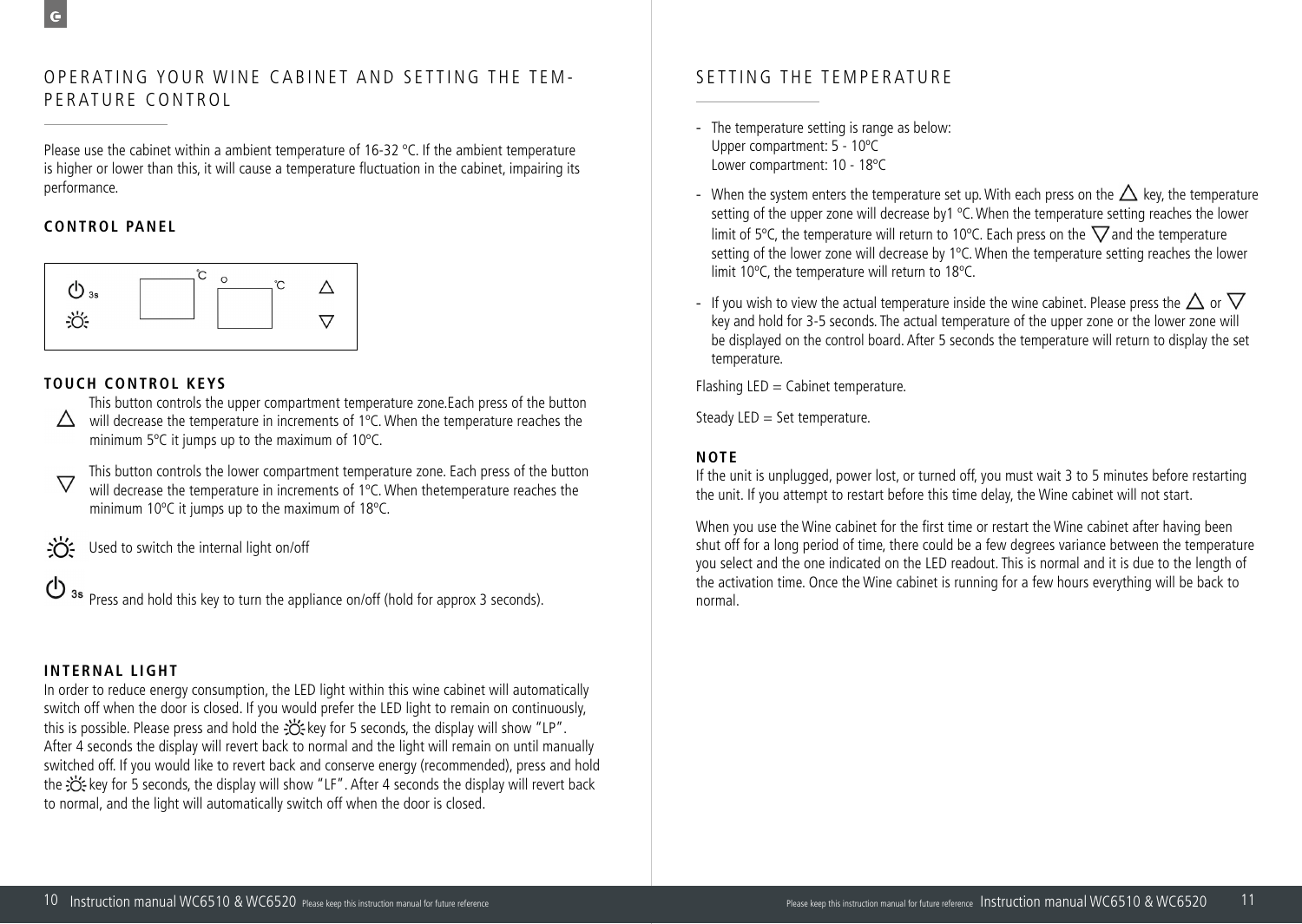# **FUNCTIONS**

#### **T E M P E R AT U R E M E M O RY F U N C T I O N**

In the event of a power interruption, the wine cabinet can remember the previous temperature setting, and when the power is recovered, the cabinet temperature will go back to the same setting as when the power went off.

#### **OPEN DOOR ALARM**

When you the door is left open or the door is not closed completely, the alarm will sound after 5 • minutes. Please close the door completely and avoid the loss of cold energy.

#### **TEMPERATURE ALARM**

If inner temperature is higher than 23°C, "HI" is shown on the display panel, and the alarm will sound after one hour. It will inform that the inner temperature is too high, please check the reason. If inner temperature is lower than 0°C, "LO" is shown on the display panel, the alarm will sound and the malfunction indicator light will be on at the same time.

### STORAGE DIAGRAM



# **SHEIVES**

- To prevent damaging the door gasket, make sure to have the door fully opened when pulling shelves out of the rail compartment.
- For easy access to the storage content, you must pull the shelves approximately 1/3 out of the rail compartment, however this unit was designed with a notch on each sides of the shelf tracks to prevent bottles from falling.
- When removing any of these shelves out of the rail compartment, tilt the shelf as per the diagram and simply pull out, or push in the shelf until it sits on the support brackets securely.



#### **CAUTION**

**6**

Do not store bottles crossways on the interior floor. Otherwise, bottles may fall out when the appliance door is opened and this may cause injury or material damage.

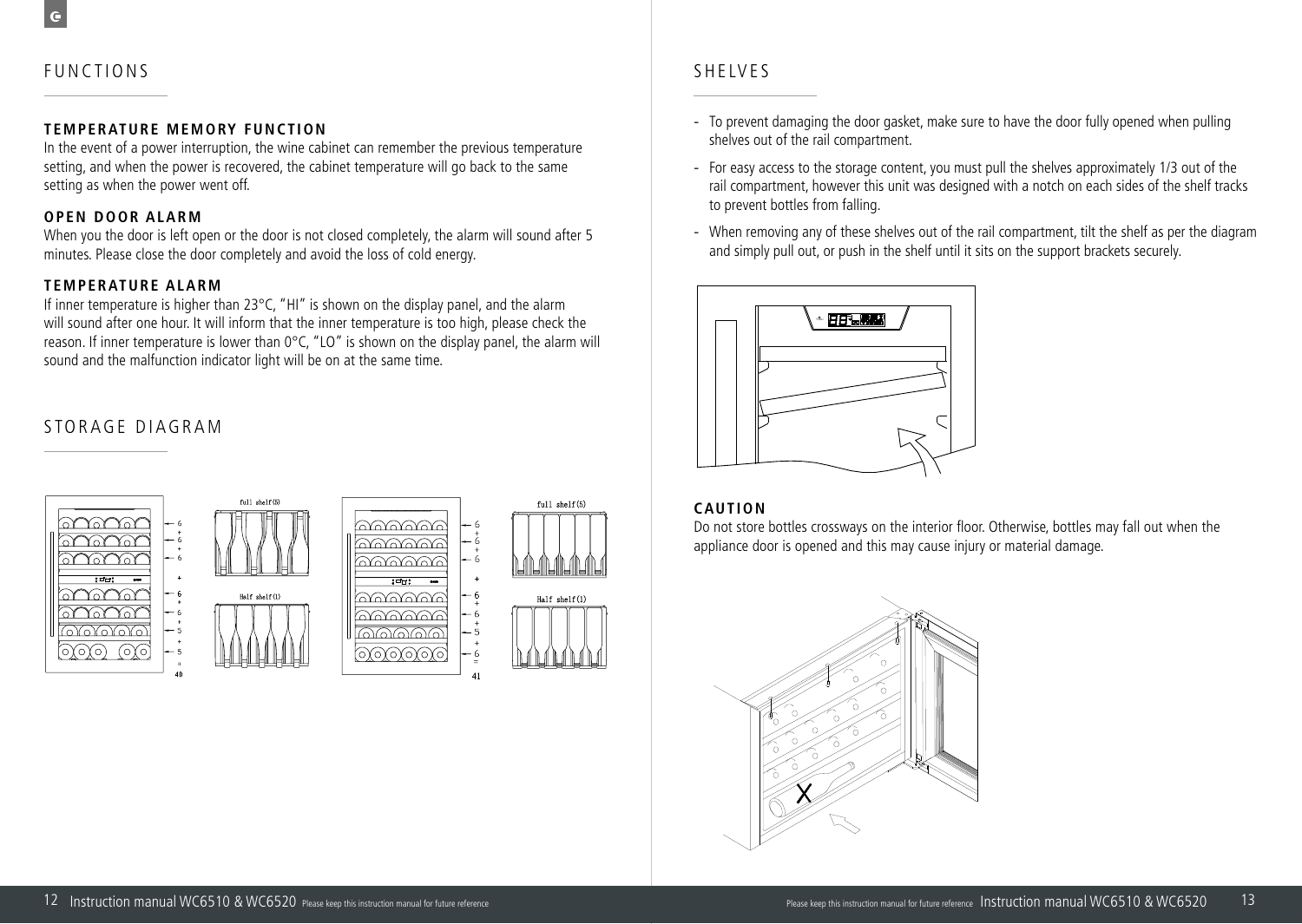# HOW TO CHANGE THE DOOR OPENING

 $\epsilon$ 

- 1. Incline the wine cooler with 45 degrees, take out right lower hinge's screws and supports screws with screwdriver. (Fig.1)
- 2. Level the wine cooler Hold the door and take out right upper hinge's screws with screwdriver, then take out the door, put the door safety, unscrew 2 screws at bottom and remove the magnet, then install at top of frame,and take out the location-plate's screws and fix locationplate on the other side, and rotate door at 180 degree. (Fig.2 & Fig.3 & Fig.4)
- 3. Remove limited block B as per the arrows in picture, then release all the screws on limited block A, and take away limited block A. Install the limited block A at the right side with screws, then install limited block B,then fit the door with screws, then fix the support on the lower right side. (see Fig.5& Fig.6& Fig.7)



**NOTE** Once door reversal complete please check and ensure door magnet is at the bottom of door.

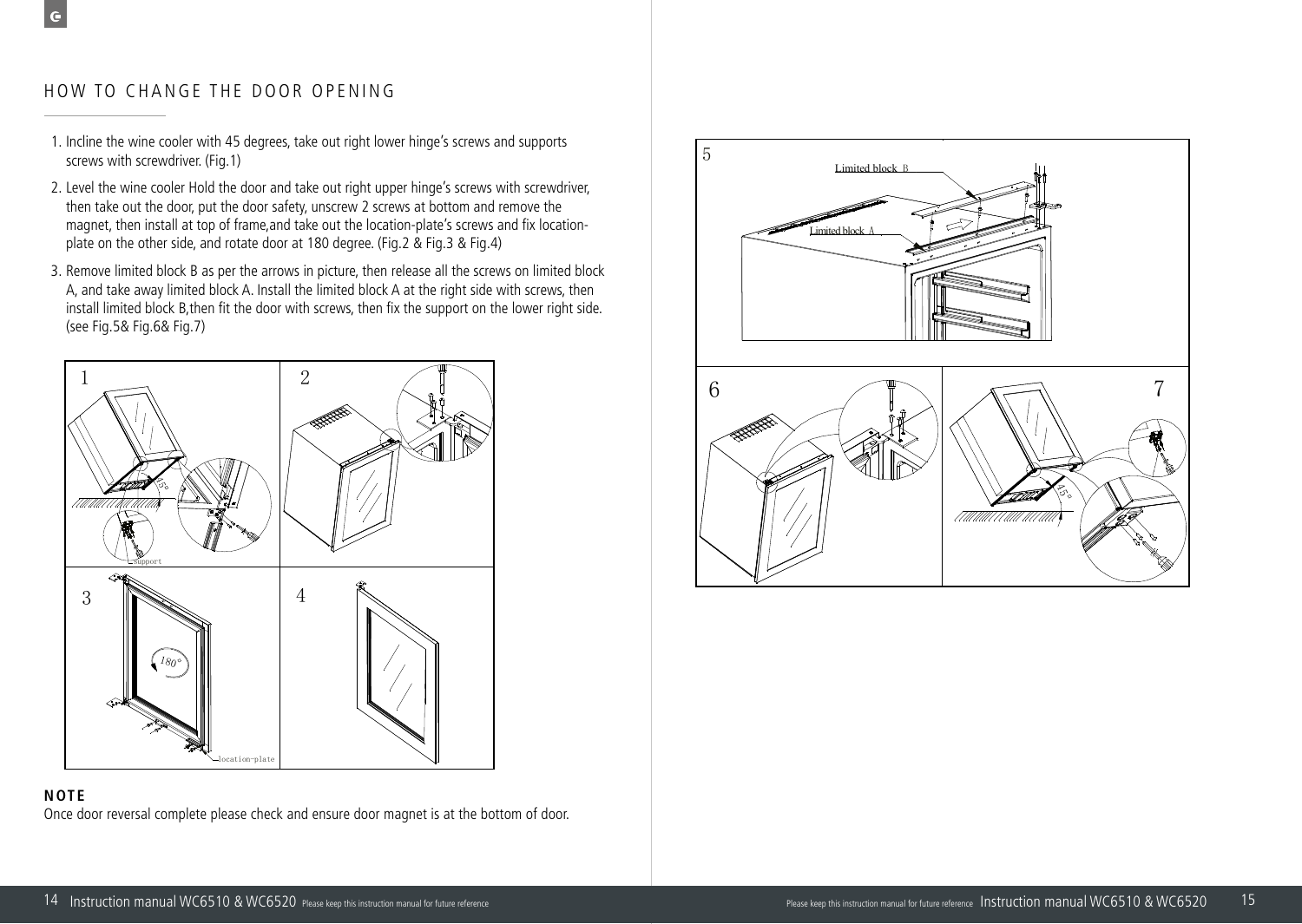# INSTALLATION SPECIFICATIONS FOR BUILT-IN PURPOSES

To ensure the Wine Cabinet door is able to open fully to 90 degrees, the hinge of the Wine Cabinet should be inline with the front edge of the Kitchen Cabinet shelf.

#### **NOTE**

 $\epsilon$ 

This Wine Cabinet is not designed to be fitted flush, due to the difference in kitchen furniture door depths. Pushing the Wine Cabinet too far into the kitchen cabinet will prevent the Wine Cabinet door from opening fully and may cause damage.



This diagram is based on the side panel and shelf of the kitchen cabinet being in line with one another.



- 1. After installing the wine cooler into the kitchen cabinet, please adjust limited block (a) close to kitchen cabinet (b).
- 2. Please fix the 3 pcs screws through the limited block (a) screw hold into kitchen cabinet (b), please find below picture for reference.
- a Limited block
- b Kitchen cabinet
- c Screw
- d Screwdriver
- e Wine cabinet

#### **NOTE**

Ensure the product is correctly ventilated.

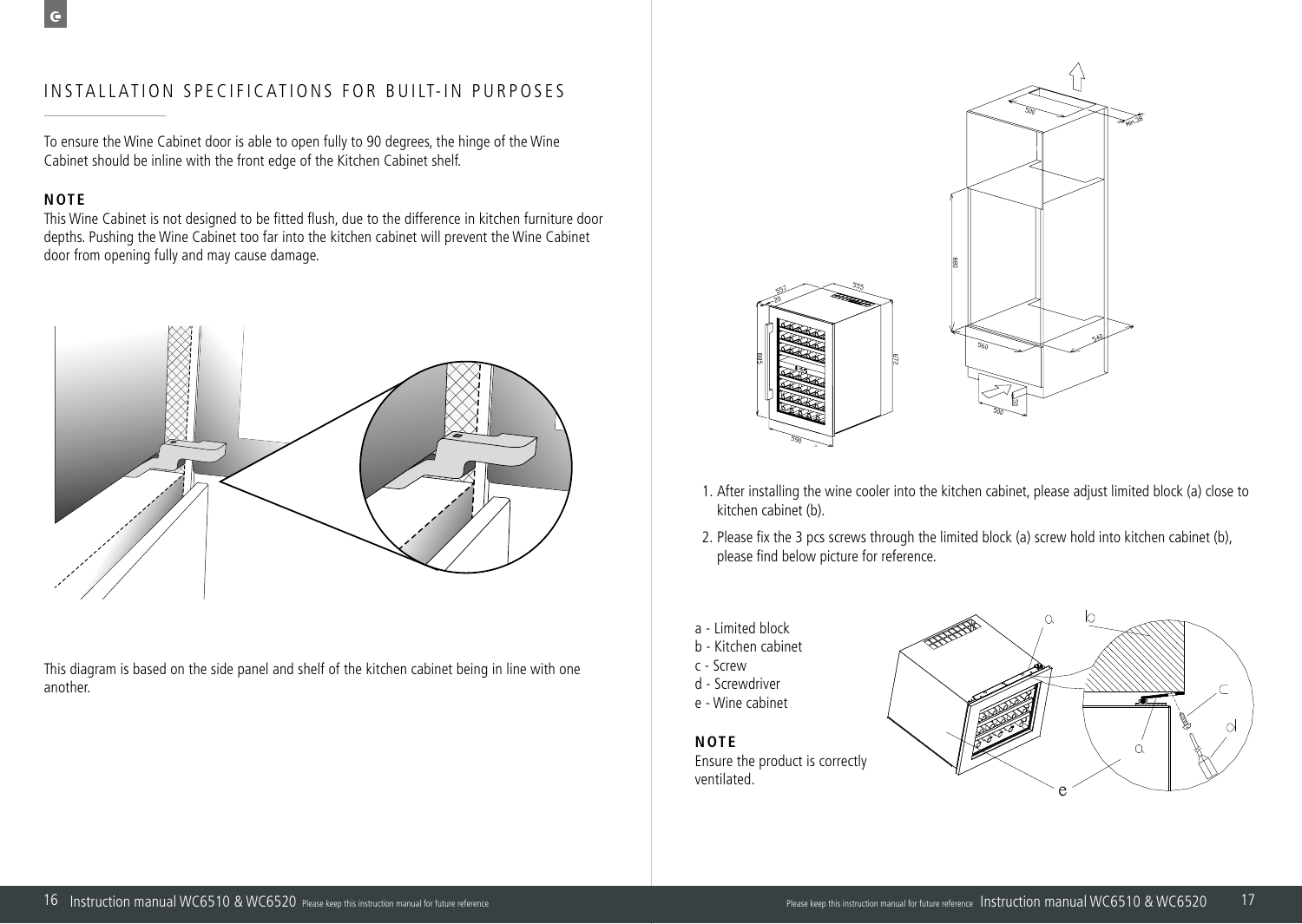$\mathbf{C}$ 

#### **CLEANING YOUR WINE CABINET**

- Turn off the power, unplug the appliance, and remove all items including shelves and rack.
- Wash the inside surfaces with a warm water an d baking soda solution. The solution should be about 2 tablespoons of baking soda to a quart of water.
- Wash the shelves with a mild detergent solution.
- Wring excess water out of the sponge or cloth when cleaning area of the controls, or any electrical parts.
- Wash the outside cabinet with warm water and mild liquid detergent. Rinse well and wipe dry with a clean soft cloth.

#### **POWER FAILURE**

- Most power failures are corrected within a few hours and should not affect the temperature of your appliance if you minimize the number of times the door is opened. If the power is going to be off for a longer period of time, you need to take the proper steps to protect your contents.

#### **HOLIDAY TIME**

- Short vacations: Leave the Wine cabinet operating during vacations of less than three weeks.
- Long vacations: If the appliance will not be used for several months, remove all items and turn off the appliance. Clean and dry the interior thoroughly. To prevent odour and mold growth, leave the door open slightly: blocking it open if necessary.

#### **MOVING YOUR WINE CABINET**

- Remove all items.
- Securely tape down all loose items (shelves) inside your appliance.
- Turn the adjustable leg up to the base to avoid damage.
- Tape the door shut.
- Be sure the appliance stays secure in the up right position during transportation. Also protect outside of appliance with a blanket, or similar item.

#### **ENERGY SAVING TIPS**

- The Wine cabinet should be located in the coolest area of the room, away from heat producing appliances, and out of the direct sunlight.

#### **MOVING YOUR WINE CABINET**

- Remove all items.
- Securely tape down all loose items (shelves) inside your appliance.
- Tape the door shut.
- Be sure the appliance stays secure in the upright position during transportation. Also protect outside of appliance with a blanket, or similar item.

#### **ENERGY SAVING TIPS**

- The Wine cabinet should be located in the coolest area of the room, away from heat producing appliances, and out of the direct sunlight.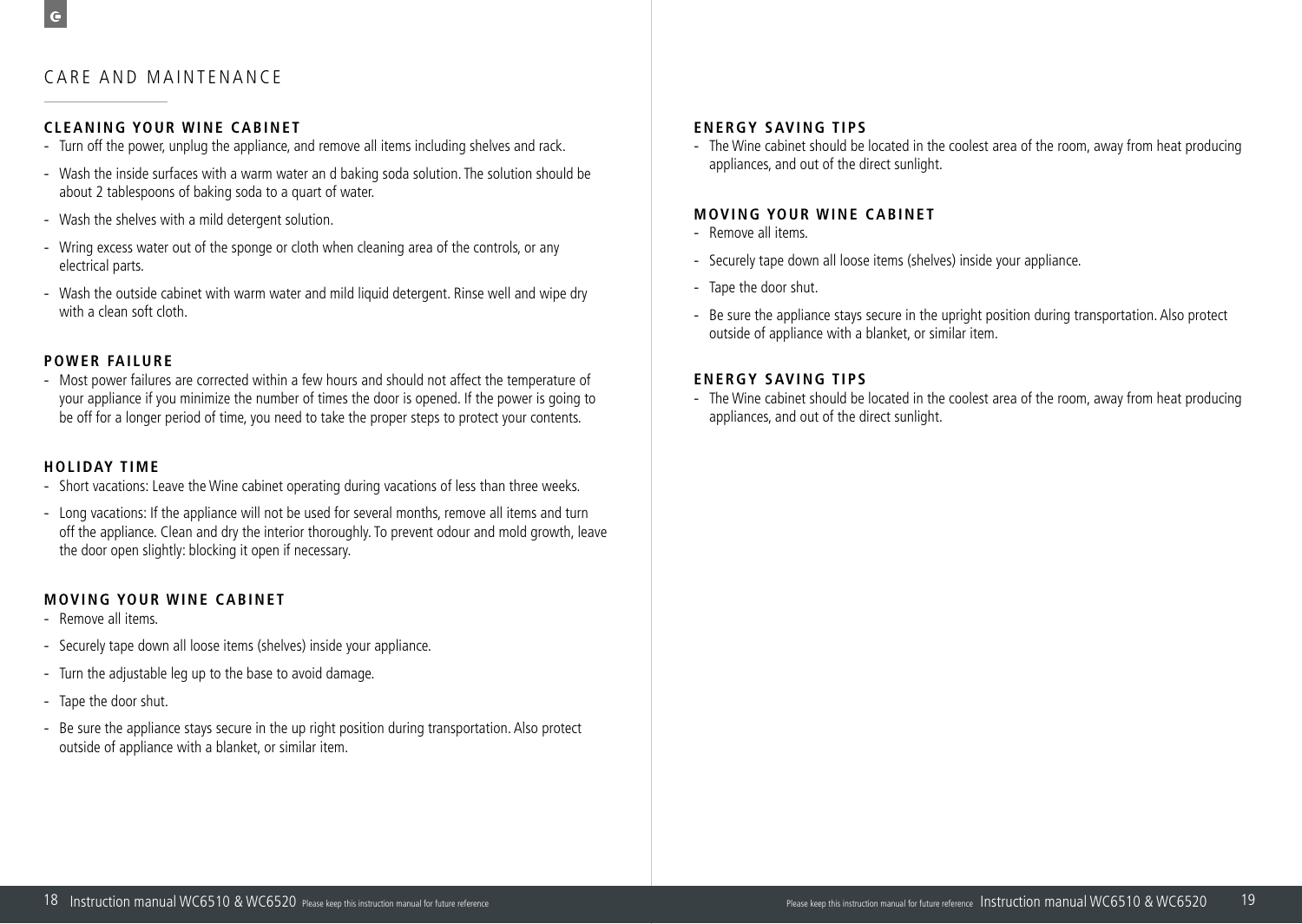# PROBLEMS WITH YOUR WINE CABINET

You can solve many common wine cabinet problems easily, saving you the cost of a possible service call. Try the suggestions below to see if you can solve the problem before calling **Caple Service.**

# TROUBLESHOOTING GUIDE

| <b>PROBLEM</b>                                    | <b>POSSIBLE CAUSE</b>                                                                                                                                                                                                                                                                                                      |
|---------------------------------------------------|----------------------------------------------------------------------------------------------------------------------------------------------------------------------------------------------------------------------------------------------------------------------------------------------------------------------------|
| The wine cabinet does not operate                 | Not plugged in.<br>The appliance is turned off.<br>The circuit breaker tripped or a blown fuse.                                                                                                                                                                                                                            |
| The wine cabinet is not cold enough               | Check the temperature control setting.<br>External environment may require a higher setting.<br>The door is opened too often.<br>The door is not closed completely.<br>The door gasket does not seal properly.                                                                                                             |
| The compressor turns on and off<br>frequently     | The room temperature is hotter than normal.<br>A large amount of contents has been added to the wine cabinet.<br>The door is opened too often.<br>The door is not closed completely.<br>The temperature control is not set correctly.<br>The door gasket does not seal properly.                                           |
| The light does not work                           | The circuit breaker tripped or a blown fuse.<br>The bulb has burned out.<br>The light button is "OFF".                                                                                                                                                                                                                     |
| Vibrations                                        | Check that the appliance is even                                                                                                                                                                                                                                                                                           |
| The Wine cabinet seems to make<br>too much noise. | The rattling noise may come from the flow of the refrigerant, which is normal.<br>As each cycle ends, you may hear gurgling sounds caused by the flow of<br>refrigerant in your wine cabinet.<br>Contraction and expansion of the inside walls may cause popping and crackling<br>noises<br>The wine cabinet is not level. |
| The door will not close properly                  | The wine cabinet is not level.<br>The door was reversed and not correctly installed.<br>The gasket is dirty.<br>The shelves are out of position.                                                                                                                                                                           |

If the above table has not solved the problem please contact Caple Service by phone on **0117 938 7420** or by email **service@caple.co.uk** 

# DEFROSTING/CONDENSATION

Your wine cabinet is designed with an "Auto-cycle" defrost system. When the RUN cycle is OFF, the refrigerated surface of the wine cabinet (interior rear wall) defrosts automatically. The defrosted water is channelled into a drain pan which is located at the back of the cabinet next to the compressor from where it evaporates.

# HUMIDITY SYSTEM

The wine cabinet is equipped with a system for maintaining the correct level of humidity. If humidity is too low, insert the small plastic reservoir on to the top shelf. Fill this reservoir 3/4 full with water. Check the water level occasionally and refill as necessary.

#### **RECOMMENDED STORAGE TEMPERATURES**

| For storing ALL TYPES OF WINES                                                                                | 12°C to 14°C   |
|---------------------------------------------------------------------------------------------------------------|----------------|
| RECOMMENDED DRINKING TEMPERATURES<br>Champagne NV, Sparkling                                                  | $6^{\circ}$ C  |
| Champagne Vintage                                                                                             | $10^{\circ}$ C |
| Dry White Semillon, Sauvignon Blanc                                                                           | $8^{\circ}$ C  |
| Dry White Gewürztraminer, Riesling                                                                            | $10^{\circ}$ C |
| Dry White Chardonnay                                                                                          | $10^{\circ}$ C |
| Vintage Chardonnay 1                                                                                          | $4^{\circ}$ C  |
| Sweet White Sauternes Monbazillac, Late Harvest ice wine                                                      | $10^{\circ}$ C |
| Sweet whites vintage Sauternes                                                                                | $14^{\circ}$ C |
| Beaujolais                                                                                                    | $13^{\circ}$ C |
| Red Pinot Noir                                                                                                | $16^{\circ}$ C |
| Vintage Pinot Noir red                                                                                        | $18^{\circ}$ C |
| Red Cabernet, Merlot, French, Australian, New Zealand,<br>Chilean, Argentinean, Italian, Spanish, Californian | $18^{\circ}$ C |
| Red Grenache, Syrah                                                                                           | $16^{\circ}$ C |